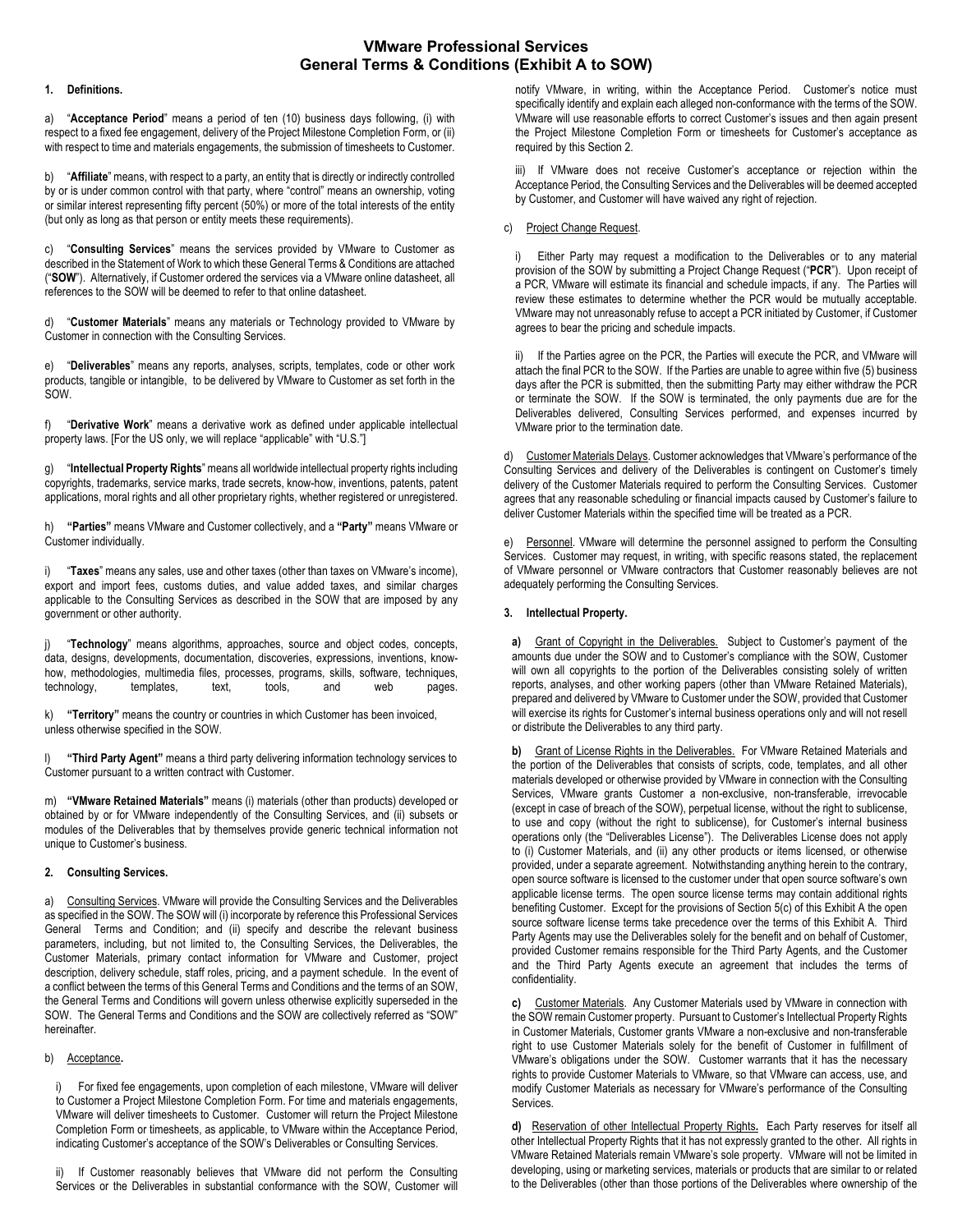copyright has been granted to Customer) or the Consulting Services, or, subject to VMware's confidentiality obligations to Customer, in using the Deliverables in or performing similar Consulting Services for any other projects or parties.

**e)** Release of Deliverables to the Open Source Community. Notwithstanding Subsections 3(a) and (b), the parties may agree in an SOW to release the Deliverables (except for the VMware Retained Materials and Customer Materials) to (i) an existing open source project governed by a free and open source license approved by the Open Source Initiative, or (ii) a new open source project created by the parties and governed by a free and open source license approved by the Open Source Initiative.

## **4. Confidentiality.**

a) Definition. "**Confidential Information**" means information or materials provided by one Party ("Discloser") to the other Party ("Recipient") which are in tangible form and labelled "confidential" or the like, or information which a reasonable person knew or should have known to be confidential in the circumstances. The following information will be considered Confidential Information whether or not marked or identified as confidential: (a) Discloser's business operations, pricing, discounts, source code, product roadmaps or strategic marketing plans; and (b) non-public materials relation to the Deliverables.

b) Protection. Recipient may use Confidential Information of Discloser; (i) to exercise its rights and perform its obligations under the SOW; or (ii) in connection with the Parties' ongoing business relationship. Recipient will not use any Confidential Information of Discloser for any purpose not expressly permitted by the SOW, and will disclose the Confidential Information of Discloser only to Recipient's employees or contractors who have a need to know the Confidential Information for purposes of the SOW and who are under a duty of confidentiality no less restrictive than Recipient's duty under the SOW. Recipient will protect Discloser's Confidential Information from unauthorized use, access, or disclosure in the same manner as Recipient protects its own confidential or proprietary information of a similar nature, but with no less than reasonable care.

c) Exceptions. Recipient's obligation under this Section 4 with respect to any of Discloser's Confidential Information will terminate if Recipient can show by written records that this information: (i) was already rightfully known to the Recipient at the time of disclosure; (ii) was disclosed to Recipient by a third party who had the right to make the disclosure without any confidentiality restrictions; (iii) is, or through no fault of Recipient, has become, generally available to the public; or (iv) was independently developed by Recipient without access to, or use of, Discloser's Confidential Information. In addition, Recipient will be allowed to disclose Discloser's Confidential information to the extent that the disclosure is required by law or by order of a court or similar judicial or administrative body, provided that Recipient notifies (to the extent permitted by law) Discloser of that required disclosure promptly and in writing and cooperates with Discloser, at Discloser's request and expense, in any lawful action to contest or limit the scope of that required disclosure.

d) Permitted Disclosure. Notwithstanding anything to the contrary in these General Terms & Conditions, neither Party will disclose the SOW to any third party without prior written consent of the other Party. Notwithstanding the foregoing, each Party may disclose the terms and conditions of the SOW without the prior written consent of the other Party (i) as required by any court or other governmental body, (ii) as otherwise required by law, (iii) to legal counsel of the Parties, (iv) in confidence, to their respective accountants, banks, and financing sources and other professional advisors, (v) in connection with the enforcement of the SOW or the Party's rights under the SOW; (vi) in confidence, in connection with an actual or proposed merger, acquisition, or similar transaction; or (vii) if compelled by law, in which case the Party compelled to make the disclosure will use its best efforts to give the other Party advance notice of the requirement .

## **5. Intellectual Property Indemnification.**

a) Defense and Indemnification. Subject to the remainder of this Section 5 (Intellectual Property Indemnification), VMware will defend Customer against any third party claim that the Deliverables, when used as contemplated by the SOW, infringe any patent, trademark or copyright of a third party, or misappropriate a trade secret (but only to the extent that the misappropriation is not a result of Customer's actions), under the laws of: (a) the United States; (b) Canada; (c) the European Economic Area; (d) Australia; (e) New Zealand; (f) Japan; or (g) the People's Republic of China, to the extent that those countries are part of the Territory for the use of the Deliverables ("Infringement Claim"), and indemnify Customer from the resulting costs and damages finally awarded against Customer to a third party by a court of competent jurisdiction or agreed to in settlement. The foregoing obligations are applicable only if Customer: (i)promptly notifies VMware in writing of the Infringement Claim; (ii) allows VMware sole control over the defense for the claim and any settlement negotiations; (iii) reasonably cooperates in response to VMware's requests for assistance; and (iv) is not in material breach of the SOW. Customer may not settle or compromise any Infringement Claim without the prior written consent of VMware.

b) Remedies. If the allegedly infringing Deliverables become, or in VMware's opinion be likely to become, the subject of a Infringement Claim, VMware will, at VMware's option and expense, do one of the following: (a) procure the rights necessary for Customer to make continued use of the affected Deliverables; (b) replace or modify the affected Deliverables to make them non-infringing; or (c) terminate the Deliverables License to the affected Deliverables, and, upon Customer's certified deletion or destruction of the affected Deliverables, refund that portion of the fees paid by Customer for the affected Deliverables. Nothing in this Section 5(b) will limit VMware's obligation under Section 5(a) to defend and indemnify Customer, provided that Customer replaces the allegedly infringing Deliverables upon VMware's making alternate Deliverables available to Customer or Customer discontinues using the allegedly infringing Deliverables upon receiving VMware's notice.

c) Exclusions. Notwithstanding the foregoing, VMware disclaims all liability with respect to any claim based on: (a) a combination of the Deliverables with non-VMware products (other than non-VMware products that are listed on the relevant purchase order and used in an unmodified form); (b) use for a purpose or in a manner for which the Deliverables was not designed; (c) use of any older version of VMware software or the Deliverables when use of a newer VMware revision would have avoided the infringement; (d) any modification to the Deliverables made without VMware's express written approval; (e) any Deliverables provided by VMware in accordance with Customer's specifications or designs; (f) open source software or freeware technology or any derivatives or other adaptations, except to the extent that open source software is embedded by VMware into VMware software listed on VMware's commercial price list; or (g) Customer Materials or Technology that Customer instructs VMware to develop in a specific way or to achieve a specific end result. THIS SECTION 5 STATES CUSTOMER'S SOLE AND EXCLUSIVE REMEDY AND VMWARE'S ENTIRE LIABILITY FOR ANY INFRINGEMENT CLAIMS OR ACTIONS ARISING UNDER OR IN CONNECTION WITH THE SOW.

#### **6. Warranties and Limitation of Liability.**

a) VMware Warranty. VMware warrants that the Consulting Services will be performed in a workmanlike manner in accordance with the standards of the industry. Customer must notify VMware of any alleged breach of this warranty before the end of the Acceptance Period. VMware's entire liability and Customer's sole remedy for VMware's breach of this warranty will be for VMware to, at its option, (i) use reasonable efforts to correct that breach, , or (ii) terminate the SOW and refund that portion of any fees received that corresponds to that breach.

b) Disclaimer of Warranties. THE EXPRESS WARRANTY SET FORTH IN SECTION 6(a) ABOVE IS IN LIEU OF ALL OTHER WARRANTIES, AND, TO THE MAXIMUM EXTENT PERMITTED BY APPLICABLE LAW, VMWARE DISCLAIMS, ALL OTHER WARRANTIES, WHETHER EXPRESS, IMPLIED OR STATUTORY, INCLUDING ANY IMPLIED WARRANTIES OF MERCHANTABILITY AND FITNESS FOR A PARTICULAR PURPOSE, TITLE, NONINFRINGEMENT, AND ANY WARRANTIES ARISING FROM COURSE OF DEALING OR COURSE OF PERFORMANCE REGARDING OR RELATING TO THE CONSULTING SERVICES OR DELIVERABLES, OR ANY OTHER MATERIALS FURNISHED OR PROVIDED TO CUSTOMER UNDER THE SOW. VMWARE WILL NOT BE LIABLE FOR ANY THIRD-PARTY SERVICES OR PRODUCTS IDENTIFIED OR REFERRED TO CUSTOMER BY VMWARE. NO EMPLOYEE, AGENT, REPRESENTATIVE OR AFFILIATE OF VMWARE HAS THE AUTHORITY TO BIND VMWARE TO ANY REPRESENTATIONS OR WARRANTIES OUTSIDE OF THE SOW.

#### c) Limitation of Liability.

Limitation on Direct Damages. Except with respect to claims pursuant to Section 5 above, VMware's total liability and Customer's sole and exclusive remedy for a claim of any nature arising out of the SOW, regardless whether the claim is based on contract, tort, strict liability or otherwise, will be limited to proven direct damages caused by VMware's sole negligence in an amount not to exceed (i) US\$1,000,000 for damages to real or tangible personal property; and (ii) the fees paid to VMware for the Consulting Services from which the claim arises, for damages of any type not identified in (i) above or otherwise excluded under the SOW.

Disclaimer of Liability. To the maximum extent permitted by applicable law, neither Party will be liable for any indirect, incidental, special, punitive or consequential damages, or for any loss of profits, business opportunity, revenue, goodwill or data, even if advised of the possibility of those damages.

iii) Limitation of Liability Exclusions. **[NASA Version]** The limitations of liability in this Section 6(c) will not apply to (a) Customer's violation of VMware's or its licensors' Intellectual Property Rights or Customer's use of the Deliverables in a manner not expressly authorized by the SOW; (b) VMware's indemnification obligations under Section 5; (c) either Party's breach of confidentiality under the SOW; (d) Customer's payment obligations under the SOW; or (e) any liability which may not be excluded by applicable law. **[EMEA/APAC Version:]** The limitations of liability in this Section 6(c) shall not apply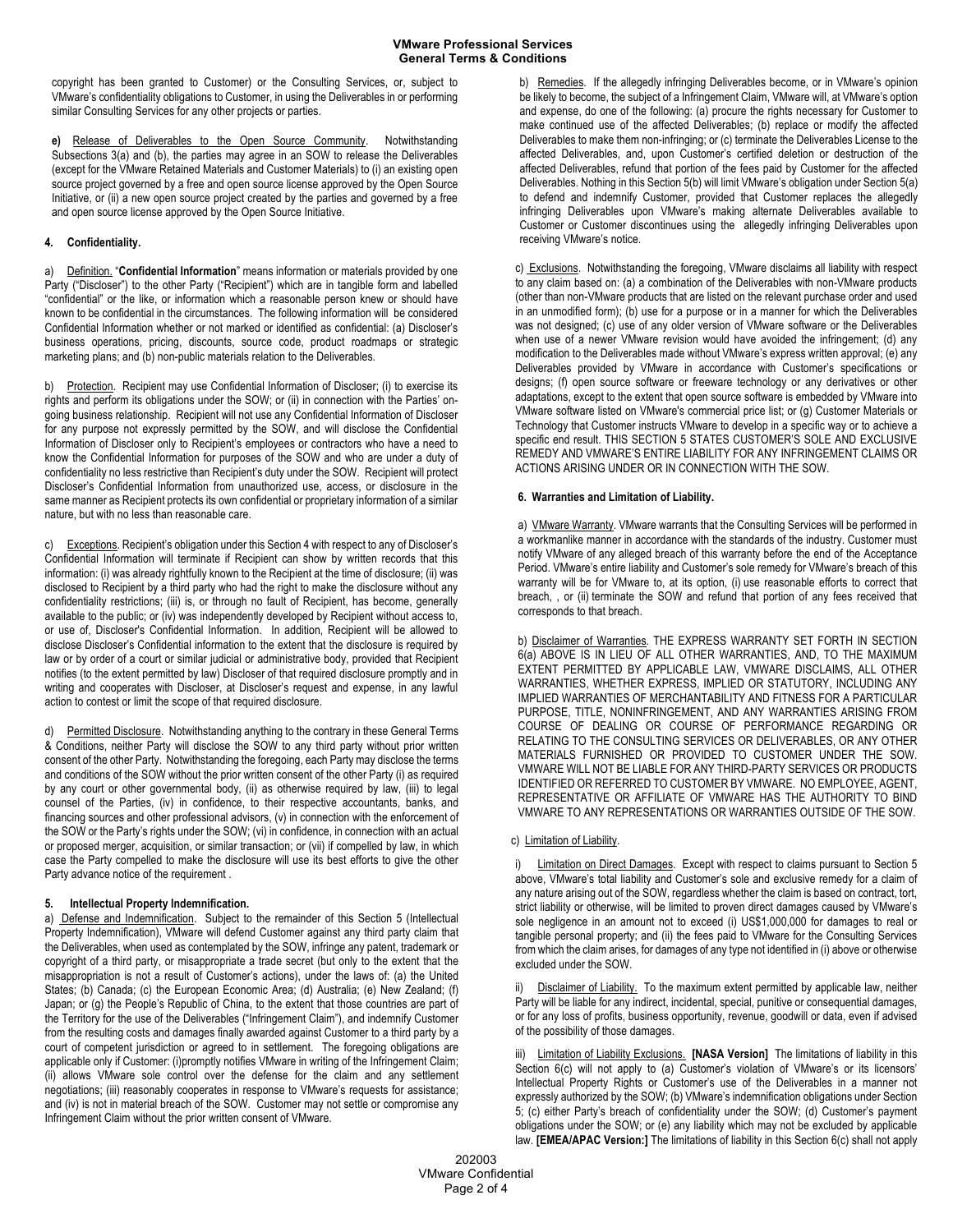to: (a) Customer's liability for violation of VMware's or its licensors' Intellectual Property Rights or use of the Deliverables by Customer in a manner not expressly authorized by the SOW; (b) VMware's indemnification obligations under the SOW; (c) either Party's liability for breaches of confidentiality under the SOW; (d) Customer's payment obligations under the SOW; (e) either Party's liability for death or personal injury caused by its negligence; (f) either Party's liability for any fraudulent pre-contractual misrepresentations made by one party on which the other party can be shown to have relied; or (g) any liability which cannot be excluded by applicable law.

iv) Further Limitations. VMware's licensors will have no liability of any kind under the SOW, and VMware's liability with respect to any third party software embedded in the Deliverables will be subject to Section 6 (a) and (b) above. Customers may not bring a claim under the SOW more than eighteen (18) months after the cause of action arises.

#### **7. Fees and Payment.**

a) Payment. VMware will provide the Consulting Services (i) for a fixed fee or (ii) on a time and materials basis, as described in the SOW, plus applicable taxes and travel expenses in accordance with VMware's travel and expense policy. Invoicing occurs upon Customer's acceptance of each milestone or timesheet, or approval of travel expenses, and must be paid by Customer within thirty (30) days of the date of invoice. If Customer uses pre-purchased VMware Consulting and Training Credits as the means of payment, then upon Customer's acceptance of Project Milestone Completion Form(s), timesheets, or travel expenses, the VMware Consulting & Training Credits will be deducted from Customer's balance. Customer is responsible for ensuring that its purchase order ("**PO**") issued to VMware for the Consulting Services reflects the pricing set forth in the SOW. If there is any difference in pricing listed in the SOW and the pricing listed in the PO, the pricing in the SOW will control. Customer agrees that POs do not have to be signed by Customer to be valid and enforceable. Subject to the SOW, all fees paid by Customer are non-refundable. For selected AirWatch Consulting Services, invoicing may occur upon Customer's issuance of a PO. For more information, please review AirWatch datasheets.

b) Taxes**. [NASA Version]** Fees are exclusive of Taxes, and Customer will pay or reimburse VMware for all Taxes arising out of the SOW. If Customer is required under applicable law to pay its local taxing authority any withholding tax, charge or levy in respect of any payments due to VMware hereunder ("**Withholding Tax**"), Customer may deduct such Withholding Tax from applicable payments due to VMware provided that (a) Customer cooperates with VMware to minimize any such Withholding Tax, including obtaining treaty exemption certificates and filing for a tax ruling with the applicable taxing authority and (b) such withheld amounts shall be paid to the appropriate taxing authority by Customer, and Customer shall provide VMware with (i) copies of all official government issued receipts issued by the said taxing authority and all such other evidence as is reasonably necessary for VMware to establish that such taxes have been paid, and (ii) a schedule showing the invoice number and gross amounts to which such receipts relate (collectively, "**Payment Documentation**"). Such Payment Documentation must be provided to VMware by email to: ar@vmware.com within forty-five (45) days of the date Customer remits payment for each applicable VMware invoice. A failure to pay an invoice in full without submitting the Payment Documentation to VMware will cause interest to accrue on unpaid and undocumented amounts. Customer confirms that VMware can rely on the Customer address set forth in the SOW as being the place of supply for tax purposes. **[EMEA/APAC Version]** Fees are exclusive of Taxes, and Customer will pay or reimburse VMware for all Taxes arising out of the SOW. If Customer is required under applicable law to pay its local taxing authority any withholding tax, charge or levy in respect of any payments due to VMware hereunder ("**Withholding Tax**"), Customer may deduct such Withholding Tax from applicable payments due to VMware provided that (a) Customer cooperates with VMware to minimize any such Withholding Tax, including obtaining treaty exemption certificates and filing for a tax ruling with the applicable taxing authority and (b) such withheld amounts shall be paid to the appropriate taxing authority by Customer, and Customer shall provide VMware with (i) copies of all official government issued receipts issued by the said taxing authority and all such other evidence as is reasonably necessary for VMware to establish that such taxes have been paid, and (ii) a schedule showing the invoice number and gross amounts to which such receipts relate (collectively, "**Payment Documentation**"). Such Payment Documentation must be provided to VMware by email to: ar@vmware.com within forty-five (45) days of the date Customer remits payment for each applicable VMware invoice. A failure to pay an invoice in full without submitting the Payment Documentation to VMware will cause interest to accrue on unpaid and undocumented amounts. Where VMware is making a supply of services under Article 44 of VSAT Directive 2006/112/EC, Customer confirms that VMware can rely on the "bill to" name and address as per the PO issued by Customer to VMware as being the place of supply for VAT purposes where Customer has established its business. **[FOR A MULTIJURISDICTIONAL TRANSACTION, PLEASE USE THE NASA TAX PROVISION]**

c) Late Payments**.** All amounts not paid when due will incur a late charge equal to the lesser of one and one-half percent (1.5%) per month, or the maximum amount allowed by applicable law. VMware may suspend performance of the Consulting Services while any payment is delinquent.

d) Currency. All charges and fees provided for in the SOW will be in the currency specified in the SOW.

e) Canceling/Rescheduling SOW before Commencement. A minimum of ten (10) business days' written notice is required for rescheduling or canceling the SOW prior to the commencement of the Consulting Services. Customer will owe only incurred expenses that are not refundable (e.g., airfare), if any, if Customer gives that notice. Customer will owe 50% of the entire payment and any incurred expenses that are not refundable if the SOW is canceled with less than that notice.

#### **8. Term and Termination.**

a) Term. The term of the SOW begins on the date stated in the SOW and continues until (i) Customer's acceptance of the final Deliverables or final timesheet, (ii) terminated under Section 8(b), or (iii) the Parties mutually terminate the SOW in writing.

b) Termination. Either Party may terminate the SOW immediately upon written notice if: (i) the other Party breaches any provision of the SOW and does not cure the breach within thirty (30) days after receiving written notice from the other Party; or (ii) the other Party commits a material breach of the SOW that is not capable of being cured. VMware may terminate the SOW in its entirety effective immediately upon written notice to Customer if Customer: (i) terminates or suspends its business; (ii) becomes insolvent, admits in writing its inability to pay its debts as they mature, makes an assignment for the benefit of creditors, or becomes subject to control of a trustee, receiver or similar authority; or (iii) becomes subject to any bankruptcy or insolvency proceeding.

c) Survival. Any provision of the SOW will survive any termination or expiration of the SOW if by its nature and context it is intended to survive, including provisions relation to payment of outstanding fees, confidentiality, intellectual property, warranties and limitation of liability.

#### **9. Miscellaneous.**

Insurance. VMware will, for the term of the SOW, carry general and professional liability, automobile, and workers compensation insurance, for claims for bodily injury (including death) or damage to tangible or real property, which may arise or result from VMware's performance under the SOW. The Memorandum of Insurance may be viewed at https://online.marsh.com/marshconnectpublic/marsh2/public/moi?client=362542334.

b) Non-solicitation**.** During the period of the performance and six (6) months from the completion of the Consulting Services under the SOW, neither Party will solicit directly or indirectly the employment or services of the employees or contractors of the other Party who were involved in the performance under the SOW. Both Parties acknowledge that (i) any newspaper or other public solicitation not directed specifically to that person will not be deemed to be a solicitation for purpose of this provision, and (ii) this provision is not intended to limit the individual's right to change jobs.

c) Assignment. Customer will not assign this SOW or a PO or any right or obligation herein or delegate any performance without VMWare's prior written consent, which consent will not be unreasonably withheld. Any other attempted assignment or transfer by Customer will be void. VMware may use its Affiliates or other sufficiently qualified subcontractors to provide the Consulting Services to Customer, provided that VMware remains responsible to Customer for the Consulting Services' performance.

Independent Parties. The Parties are independent contracting parties. Nothing in the SOW will be construed to create a partnership, joint venture or agency relationship between the Parties.

Governing Law. **[NASA Version]** The SOW is governed by the laws of the State of California (excluding its conflict of law rules) and the federal laws of the United States. To the extent permitted by law, the state and federal courts located in Santa Clara County, California, will be the exclusive jurisdiction for disputes arising out of or in connection with the SOW. The UN Convention on Contracts for International Sale of Goods does not apply. **[EMEA/APAC Version]** The SOW is governed by the laws of England. The UN Convention on Contracts for the International Sale of Goods does not apply. The Parties consent to the exclusive jurisdiction of English courts.

Force Majeure. Except for payment of fees, neither Party will be liable for failure to perform its obligations during any period if performance is delayed or rendered impracticable or impossible due to circumstances beyond that Party's reasonable control.

Compliance with Laws; Export Control; Government Regulations. Each Party will comply with all laws applicable to the actions contemplated by the SOW. All content, including the Consulting Services and the Technology included therein (collectively the "Materials")